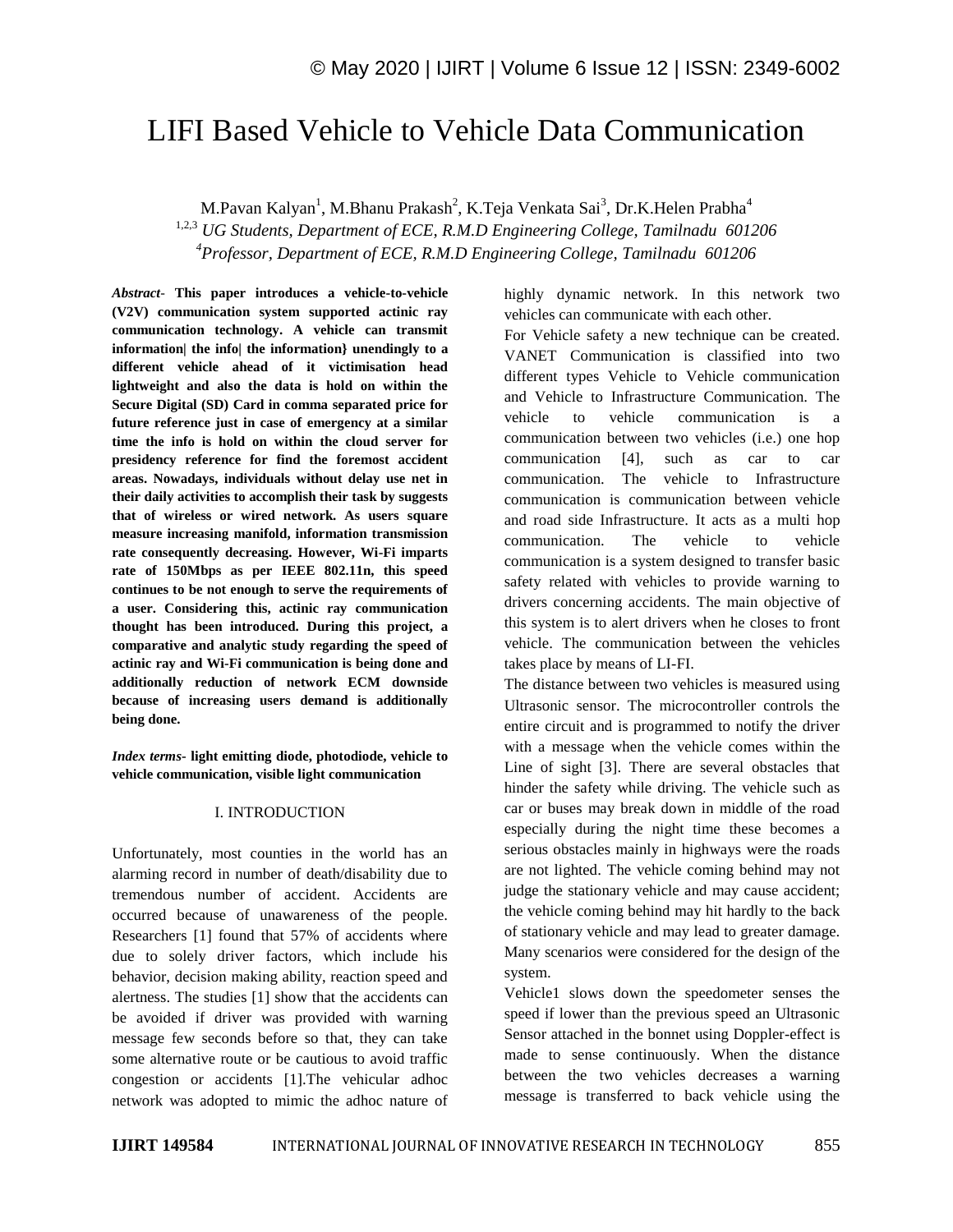transmitter attached in the front vehicle it is received by the photo-detector attached to the back vehicle so he can take necessary steps to ensure that collision is avoided.



Fig1. First Scenario of Vehicle to Vehicle Communication Using VLC

The major reasons for accidents are due to the negligence of the driver who might be under the influence of alcohol or might be sleeping while driver [6]. The vehicles are interfaced with an Alcohol as well as an Eye-blink sensor to monitor driver. If the driver is under the influence of alcohol or is sleeping this information is transferred to vehicle within the line of sight so vehicle can speed up or allow the vehicle to go ahead without causing any damage.



# Vehicle to Vehicle

Fig 2. Second Scenario of Vehicle to Vehicle Communication Using VLC

The organization of paper is as follows section 2 provides information about the literature review. Sytem design are discussed in section 3. The results and experimental setup are discussed in section 4. The conclusion and future scope is discussed in section 5.

# II. LITERATURE REVIEW

LI-FI technology changes the possibility about how we access the internet, videos, audios, emails and many more and the base of it is visible light communication (VLC), which includes for transmitting information is transmitted by using electromagnetic spectrum. The idea of sending information using LED's began during the 1990's and experiments showed that transmitting data wirelessly LEDs can be used. The idea of Li-Fi was introduced by Harald Haas, the teacher of University of Edinburgh in Scotland and he brought the idea of "Wireless data from every light". Haas and his research assistant, Mostafa Afgani, first sent data by using light signals in 2007 [1]. The term Li-Fi was first used by Haas in his TED Global talk on Visible Light Communication. He referred this light signal as D-Light which can be used to produce data rates higher than 10 megabits per second which is much faster than our average broadband connection [2].

Several research works have been carried out on working mechanism of Li-Fi, on how it provides better bandwidth, efficiency and better availability and security, on how it has immense possibilities, on how Li-Fi differs from other wireless communication mediums [3] [4] [5]. But only a few researches have been carried out on practical implementation of Li-Fi. Researches have been done to show how Li-Fi can be used in Indian Railways, how Li-Fi can be used to park vehicles with intelligence is shown in [6], the procedure of detecting the position of a moving person and updating the location in his device using Li-Fi is illustrated in [7], how Li-Fi in conjunction with PIC microcontroller can be used for traffic management and road safety is shown in [8], how vehicle to vehicle transmission can be used to reduce accidents and the decoding of transmitted data by microcontrollers is shown in [9].

But in our work we proposed the procedure of traffic management, and road safety by using vehicle to vehicle transmission based on Li-Fi but we used Arduino microcontroller to encode and decode data because it is much more effective than PIC microcontroller which is only a chip but the former is a platform. Arduino is much simpler in quick prototyping.

#### III. METHODOLOGY

Fig 3 is divided into three parts, i) sender ii) Receiver iii) according to user input. sender will send the message to micro controller which convert normal message to ASCII then this ASCII message is given to NPN switching circuit which is used to boost the signal. Then this signal is given to PNP switching module which revert the message which was inverted in NPN switching circuit. Then this reverted message is given to syska LED which transfer ASCII message into LED spectrum. Now at receiver side photo transistor will receiver message obtained by LED. Then photo transistor pass message to impedance matching circuit which sensing data in proper format.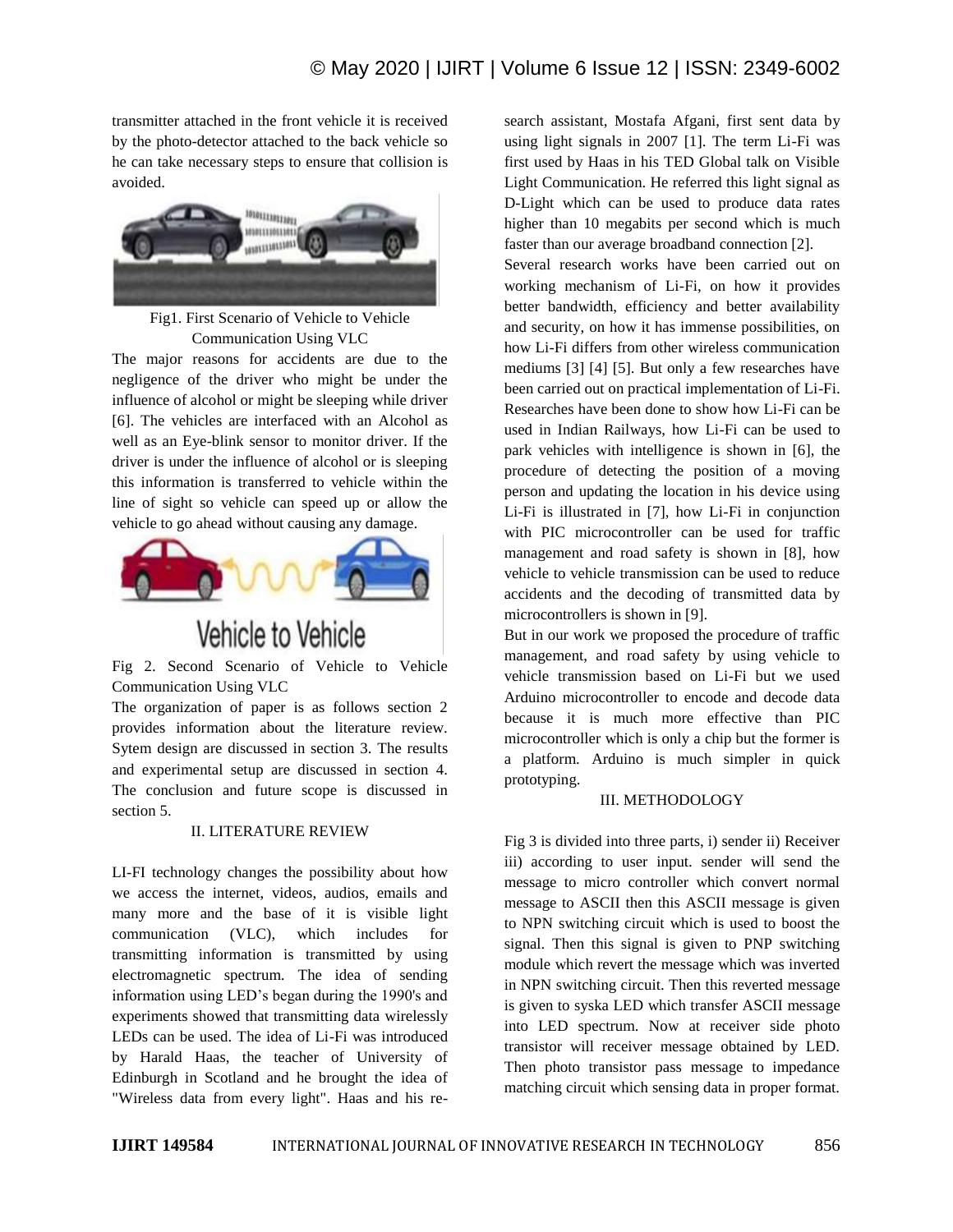This signal is given to TTL to USB circuit which convert ASCII message into normal message.

A. Transmitter:



Fig 3: Transmitter Block Diagram

B. Receiver



Fig 4: Receiver Block Diagram

- C. Hardware Requirements
- Microcontroller
- Dc Motor
- Power Supply
- Ultrasonic Sensor
- Vibration Sensor
- Lifi Transmitter
- Lifi Receiver
- Buzzer,
- Keypad,
- Led,
- Lcd

D. Software Requirements

# Arduino IDE

The functionality of the building blocks of the system is described next. The data source e.g. (Speed sensor) reads the speed of the vehicle. The speed data from the sensor is peak to peak AC voltage so it will be converted to DC voltage to be readable by the microcontroller. Then the data will be processed by microcontroller (e.g. to compare between the current and previous speed). New processed data will then be transmitted to the LED driver. LED driver will make the current constant to protect LED. Then, data will transmit by the LED light.

#### IV. HARDWARE IMPLENTATION

#### A. Arduino UNO

The Arduino UNO is AN ASCII text file microcontroller board supported the silicon chip ATmega328P microcontroller and developed by arduino. The board is provided with sets of digital and analog input/output (I/O) pins that will be interfaced to numerous growth boards (shields) and alternative circuits. The board has fourteen Digital pins, half dozen Analog pins, and programmable with the Arduino IDE (Integrated Development Environment) via a sort B USB cable. It will be power-driven by a USB cable or by AN external nine potential unit battery, although it accepts voltages between seven and twenty volts. it's additionally like the Arduino Nano and carver. The hardware reference style is distributed underneath Common artistic Attribution Share-Alike a pair of.5 license and is out there on the arduino web site. Layout and production files for a few versions of the hardware also are on the market. "UNO" means that one in Italian and was chosen to mark the discharge of Arduino computer code (IDE) one.0.The UNO board and version one.0 of arduino computer code (IDE) were the reference versions of arduino, currently evolved to newer releases. The UNO board is that the 1st in an exceedingly series of USB arduino boards, and therefore the reference model for the arduino platform. The ATmega328P on the arduino UNO comes preprogrammed with a boot loader that enables uploading new code thereto while not the employment of AN external hardware computer user. It communicates exploitation the initial STK500 protocol. The UNO additionally differs from all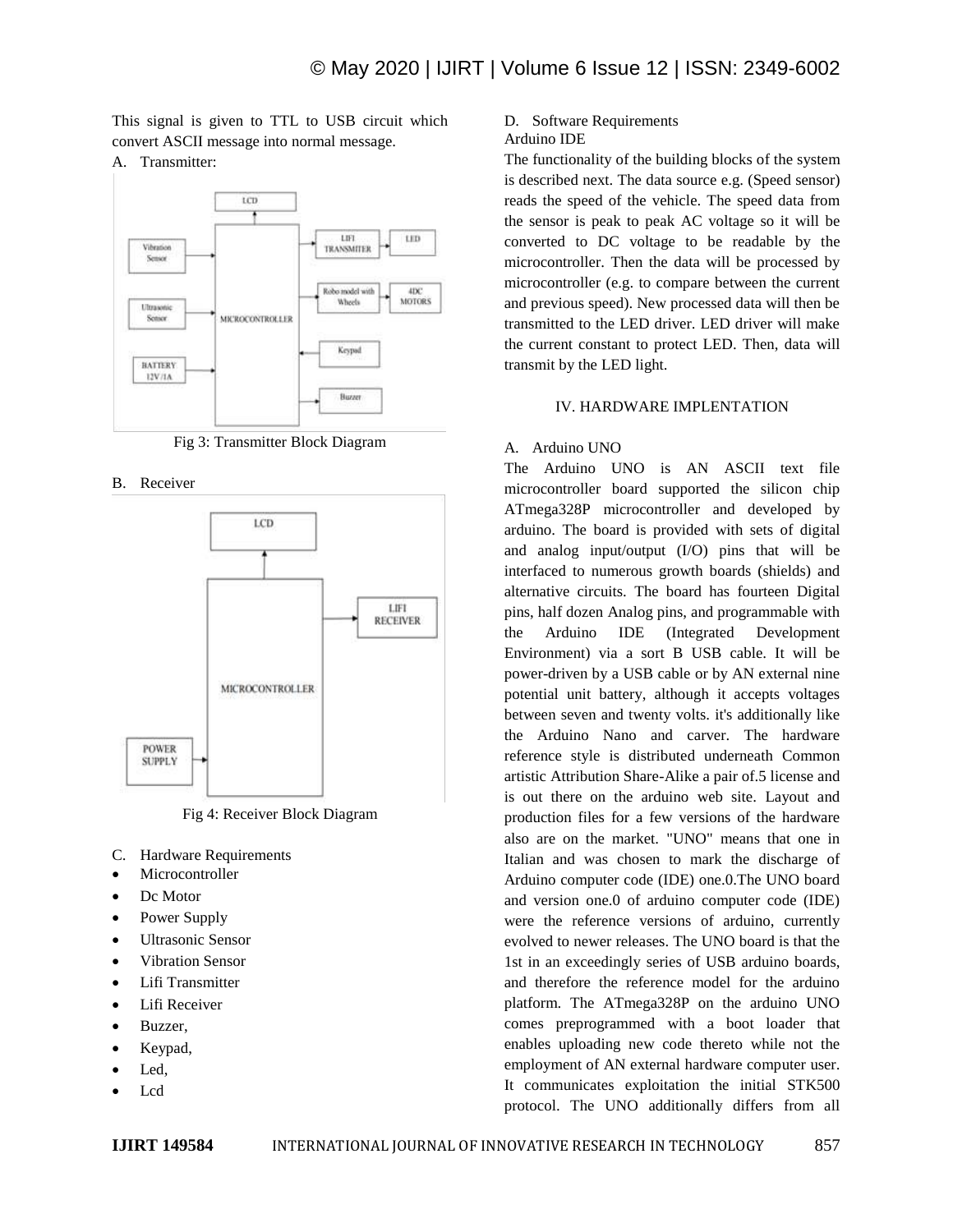preceding boards in this it doesn't use the FTDI USBto serial driver chip. Instead, it uses the Atmega16U (Atmega8U2 up to version R2) programmed as a USB-to-serial device.



Fig 5: Arduino Board

#### B. Ultrasonic Sensor

The working principle of the ultrasonic sensor is that it uses high intensity of sound waves and the sound waves are returned as the echo to the sensor, with the help of this concept the distance are measured. Here in this project ultrasonic sensor are used to measure the distance between the two vehicles when they come nearer to some extent. As the two vehicles come across in the contact the data is transferred to the other vehicle about the current status of the vehicle so that the chance of accident reduces. The below figure 6 is shown how the ultrasonic sensor is placed on the vehicle.



Fig 6: Ultrasonic Sensor C. Motor Driver (L293D)

Motor driver is used for locomotion of vehicles on road. L293D is an integrated circuit (IC) with dual Hbridge that acts as a motor driver. These integrated chips behave as current amplifiers and they amplify the incoming signal to a high current signal. This signal is used to drive the motors. The circuit is usually operated in common mode of operation in which both motors can be driven simultaneously. One motor is controlled by input logic at pins 2 & 7

and enable pin 1 as high. The other one is controlled using logic pins  $10 \& 15$  and enable pin 9 as high. Thus, enable pin is needed to make the drivers work. If enable input is low, the output take high impedance state and motors receive no signal.



Fig 7: Motor Driver

#### D. Li--Fi Transmitter

Li-Fi Transmitter is the module consisting of mainly the LED and its driving circuitry. This module will help in the transmission of data from one vehicle to the other. The LED in the module acts as the headlight of a vehicle, which then transmits light, along with the data of the user to the other vehicle which in turn has a Li-Fi Receiver, namely a phototransistor which converts the data into photocurrent. The light transmitted from the Li-Fi Transmitter circuitry acts as a medium for the data to be sent from one vehicle to the other.

The LED used in the system has a 12V input voltage and have its luminous flux to be 600 lumen, which is standard for a headlight in a vehicle.



Fig.8. Li-Fi transmitter

#### E. Li-Fi Receiver

Li-Fi Receiver chiefly contains a phototransistor and a transimpedance amplifier circuit. The light from the LED transmitted from the transmitter is received by the phototransistor, which then converts into photocurrent. The photocurrent is then converted into photo-voltage by the trans-impedance circuit, which can be used for the receiver circuitry. The light from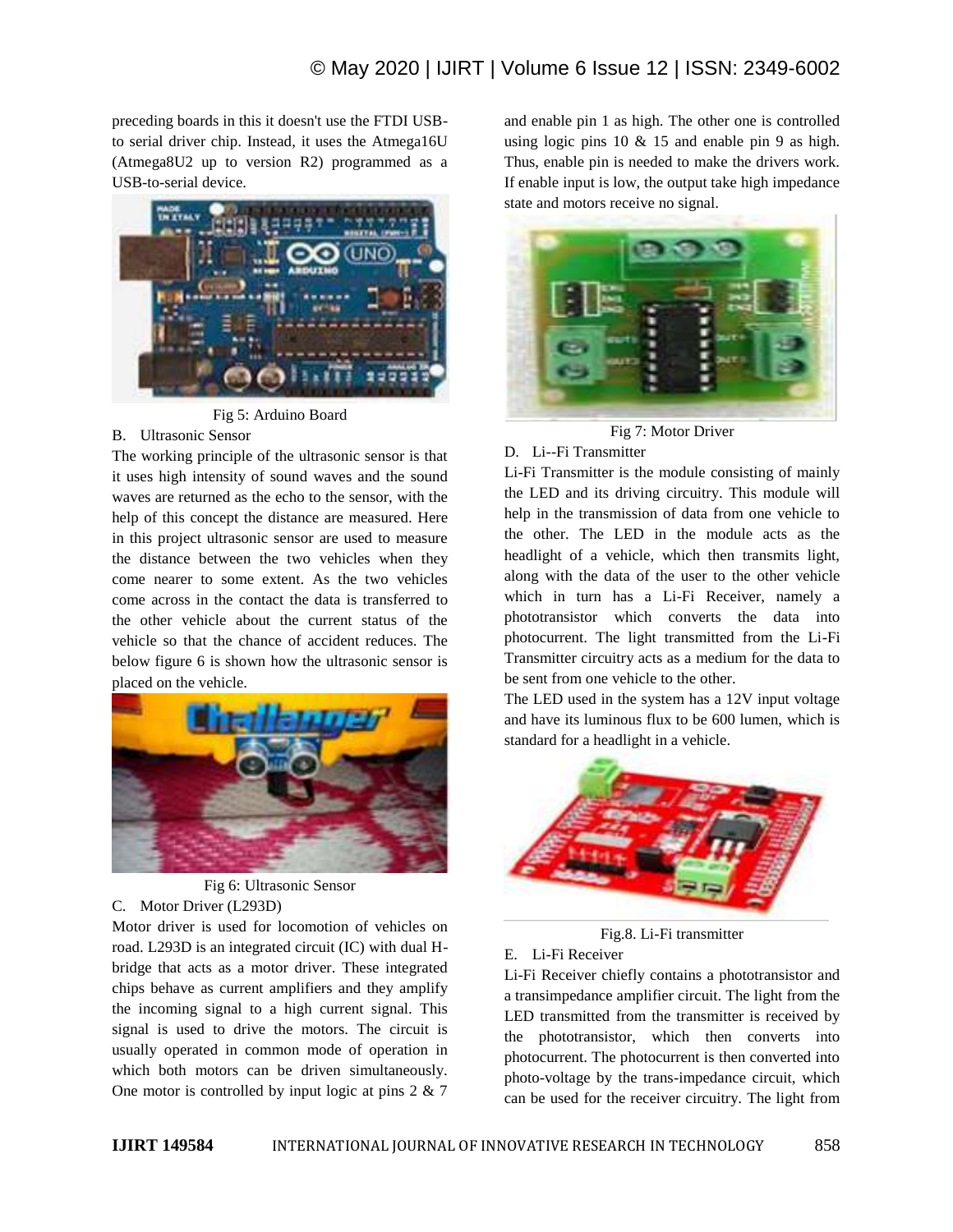the transmitter is actually embedded with data from the system of the transmitter vehicle. The data is then retrieved by the receiving vehicle which is then used for different purposes.



Fig.9 Li-Fi Receiver

## F. LCD

Liquid Crystal show could be a important device in associate degree embedded system. It offers high flexibility to user as he will show the specified information on that. LCD driver could be a link between the microcontroller and LCD. we have a tendency to set the interface mode, show mode, address counter increment direction, set distinction of LCD, horizontal or vertical addressing mode, color format. Next step when data formatting is to send information bytes to needed show information RAM memory location. Firstly, set the address location victimisation address set command computer memory unit then send information bytes victimisation the DDRAM write command. 14-pin access is provided having 8data lines, three management lines and three power lines. The connections area unit ordered out of in one amongst 2 common configurations, either 2 rows of seven pins, or one row of 14-pins.

# G. DC MOTORS

The DC Motors provides reliable speed control environment. When the Bluetooth based device like mobile phone is connected to the microcontroller which sends data to the Bluetooth in the microcontroller to run the motor by controlling the speed and direction of motor with pulse width modulation signals.



Fig 10. DC Motor

# V. RESULTS AND DISCUSSION

Communication between vehicles is also possible by using Li-Fi technology. Vehicle to vehicle communication can be used to reduce accidents by calculating distances between vehicles. To calculate distance active ultrasonic sensors are used which generate high-frequency sound waves and evaluate the echo which is received back by the sensor, measuring the time interval between sending the signal and receiving the echo to determine the distance to an object. Each vehicle includes a circuit consisting of ultrasonic sensors, head-lights and taillights attached to Arduino microcontroller. Vehicles must maintain a minimum distance from each other. The distances between the vehicles are continuously calculated by the ultrasonic sensor and being compared with the minimum distance. If any two vehicles come closer than the minimum distance then a slowdown command is generated and a signal is sent to the second vehicle to slow down through taillight to head-light of another vehicle using Li-Fi technology which is then decoded by the Arduino microcontroller. Thus accidents can be reduced. Figure 11 gives a experimental setup picture of the above discussion.

The top view of the front vehicle and back vehicle is presented. The top view presents the various sensors interfaced with the control unit. The Top view of the front vehicle consists of a buzzer and a LCD monitor to notify the driver with a warning message. The Photo detector is used in front vehicle to receive the data transmitted by the LED. The Back vehicle consists of Ultrasonic sensor to measure the distance between the two vehicles. An Eye-Blink sensor is used to check if the driver is sleeping while driving and alcohol sensor is interfaced with control unit to find if the driver is intoxicated by alcohol and use the LED to transmit the safety related message so that the front vehicle can be notified.



Fig 11. Experimental Setup for Transmitter side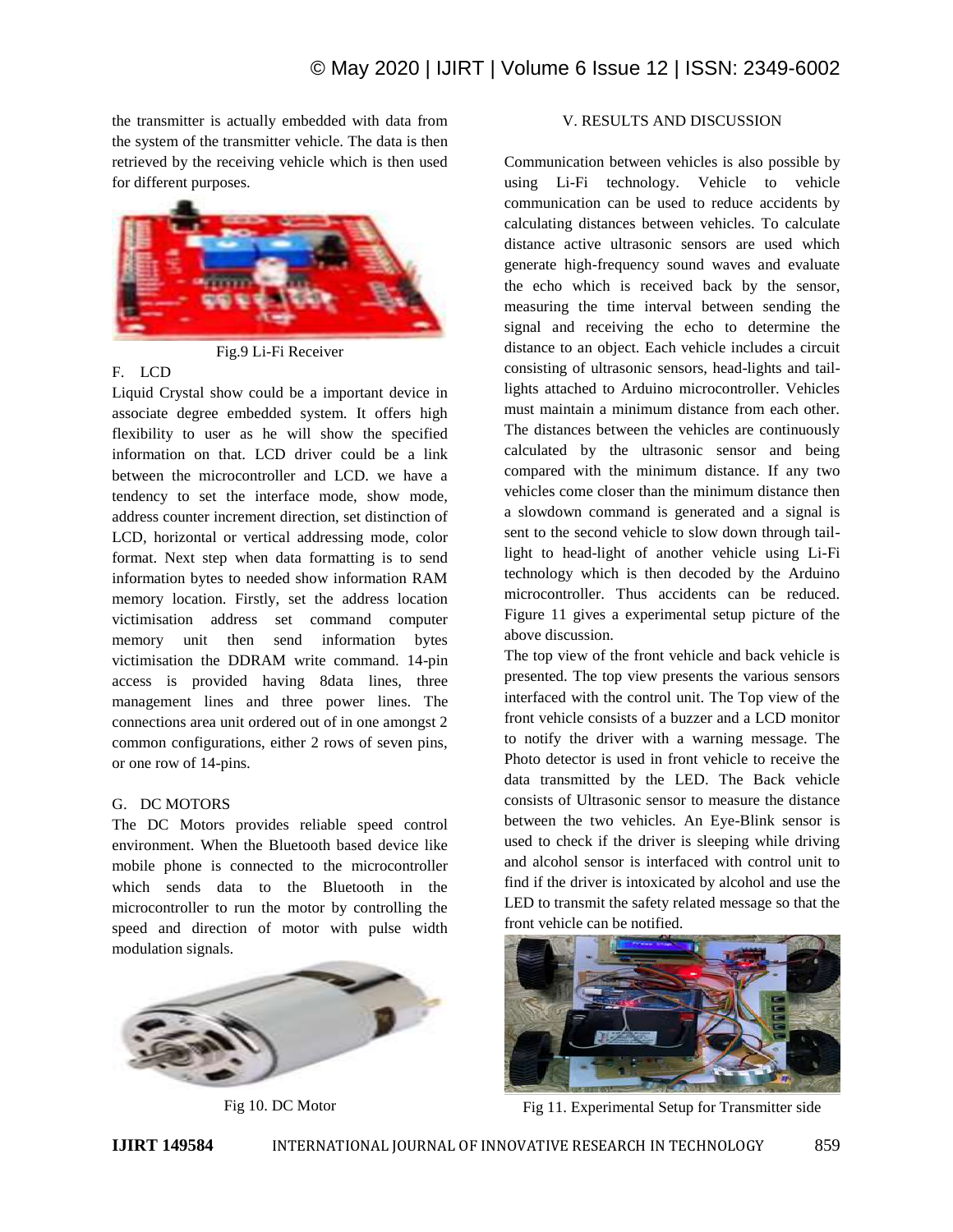In case of emergency situation or any break failure the buzzer sound is produced. These information are transmitted to the Li-Fi transmitter. Receives the information from the controller and it modulates the data to light signal and transmits to the receiver section. The transmitter part modulates the input signal with the required time period and transmits the data in the form of 1"s and 0"s using a LED bulb. These 1"s and 0"s are nothing but the flashes of the bulb. In the receiver section, it receives the modulated information from the transmitter section and demodulates the signal in order to recover the original data. . The receiver part catches these flashes using a photodiode and amplifies the signal and transmits to the controller so that the speed of the following vehicle can be reduced which will be indicated in the LCD display present in the receiver section.



Fig 12: Experimental Setup of Receiver Side

#### VI. CONCLUSION

The paper is introduced in a way to increase accountability to reduce road accidents. It also introduces a vehicle-to-vehicle (V2V) communication system based on visible light communication. The prototype successfully uses visible light to transmit data from one vehicle to other. The concept of Li-Fi will introduce along with existing techniques and classical trends used for vehicle to vehicle communications. In this project aims to propose a cost effective solution to reduce accidents in Oman, the design guideline. We will present the approach we follow, some of the difficulties we encounter and explain the choices we have made. Throughout the implementation process, we also efforts on keeping the implementation cost as low as possible. Due to unavailability of all system components, sending data through Li-Fi small-scale prototype.

#### **REFERENCES**

- [1] A.Sarkar, S. Agarwal and A. Nath, "Li-Fi Technology: Data Transmission through Visible Light", International Journal of Advance Research in Computer Science and Management Studies, Volume 3, Issue 6, June 2015.
- [2] X. Yang, L. Liu, N. H. Vaidya, and F. Zhao. "A vehicle-to vehicle communication protocol for cooperative collision warning", The First Annual International Conference on Mobile and Ubiquitous Systems: Networking and Services, MOBIQUITOUS 2004, pp. 114-123, IEEE, 2004.
- [3] D.R. Kim, S. H. Yang, H.S. Kim, Y. H. Son and S. K. Han, "Outdoor Visible Light Communication for inter- vehicle communication using Controller Area Network", Fourth International Conference on Communications and Electronics (ICCE), IEEE, 2012.
- [4] P. Bhateley, R. Mohindra and S. Balaji, "Smart vehicular communication system using LiFi technology", International Conference on Computation of Power, Energy Information and Communication (ICCPEIC), IEEE, 2016.
- [5] I.S. Santos and P.A.P. Ferraz, "Visible Light Communication Applied on Vehicle-to-Vehicle Networks", International Conference on Mechatronics, Electronics and Automotive Engineering (ICMEAE), IEEE, 2015.
- [6] O. Ergul, E. Dinc and O.B. Akan, "Communicate to illuminate: State-of-the-art and research challenges for visible light communications", Physical Communication 17, pp. 72–85, 2015.
- [7] I. Takai, K. Yasutomi, K. Kagawa, M. Andoh and S. Kawahito, "Optical Vehicle-to-Vehicle Communication System Using LED Transmitter and Camera Receiver", IEEE Photonics Journal, Volume 6, Number 5, October 2014.
- [8] S. Nachimuthu, S.P. Chandran and B.S. Aarthi, "Design and Implementation of a Vehicle to Vehicle Communication System using Li-Fi Technology", International Research Journal of Engineering and Technology (IRJET), Volume: 03 Issue: 05, May 2016.